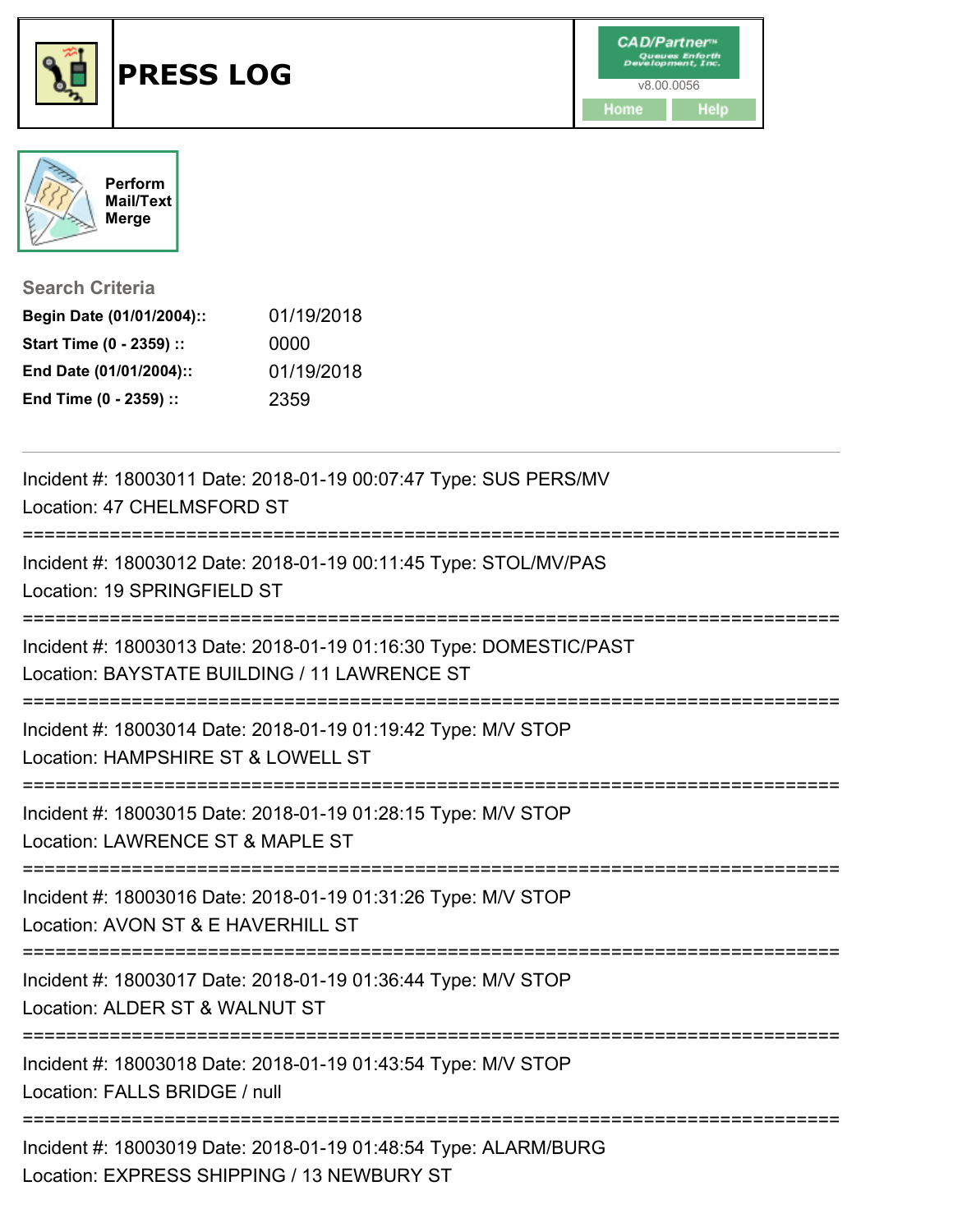| Incident #: 18003020 Date: 2018-01-19 01:53:02 Type: DISTURBANCE<br>Location: 183 PARKER ST                     |
|-----------------------------------------------------------------------------------------------------------------|
| Incident #: 18003021 Date: 2018-01-19 01:55:45 Type: M/V STOP<br>Location: ANDOVER ST & S BROADWAY              |
| Incident #: 18003022 Date: 2018-01-19 02:00:20 Type: ALARMS<br>Location: 273 S UNION ST                         |
| Incident #: 18003023 Date: 2018-01-19 02:10:12 Type: M/V STOP<br>Location: HAVERHILL ST & PROSPECT ST           |
| Incident #: 18003024 Date: 2018-01-19 02:20:43 Type: M/V STOP<br>Location: BEACON ST & HALE ST                  |
| Incident #: 18003025 Date: 2018-01-19 02:26:14 Type: M/V STOP<br>Location: HAFFNER'S GAS STATION / 69 PARKER ST |
| Incident #: 18003026 Date: 2018-01-19 02:28:55 Type: M/V STOP<br>Location: PARK ST & WILLOW ST                  |
| Incident #: 18003027 Date: 2018-01-19 02:28:59 Type: M/V STOP<br><b>Location: FAIRMONT ST</b>                   |
| Incident #: 18003028 Date: 2018-01-19 02:48:56 Type: M/V STOP<br>Location: TOW / 104 BENNINGTON ST              |
| Incident #: 18003029 Date: 2018-01-19 03:02:53 Type: BUILDING CHK<br>Location: 338 LOWELL ST                    |
| Incident #: 18003030 Date: 2018-01-19 03:04:11 Type: BUILDING CHK<br>Location: 345 LOWELL ST                    |
| Incident #: 18003031 Date: 2018-01-19 03:11:31 Type: M/V STOP<br>Location: BROADWAY & CROSS ST                  |
| Incident #: 18003032 Date: 2018-01-19 03:16:20 Type: M/V STOP<br>Location: CYPRESS AV & RIVERSIDE DR            |
| Incident #: 18003033 Date: 2018-01-19 03:48:59 Type: M/V STOP<br><b>Location: AMESBURY ST</b>                   |

===========================================================================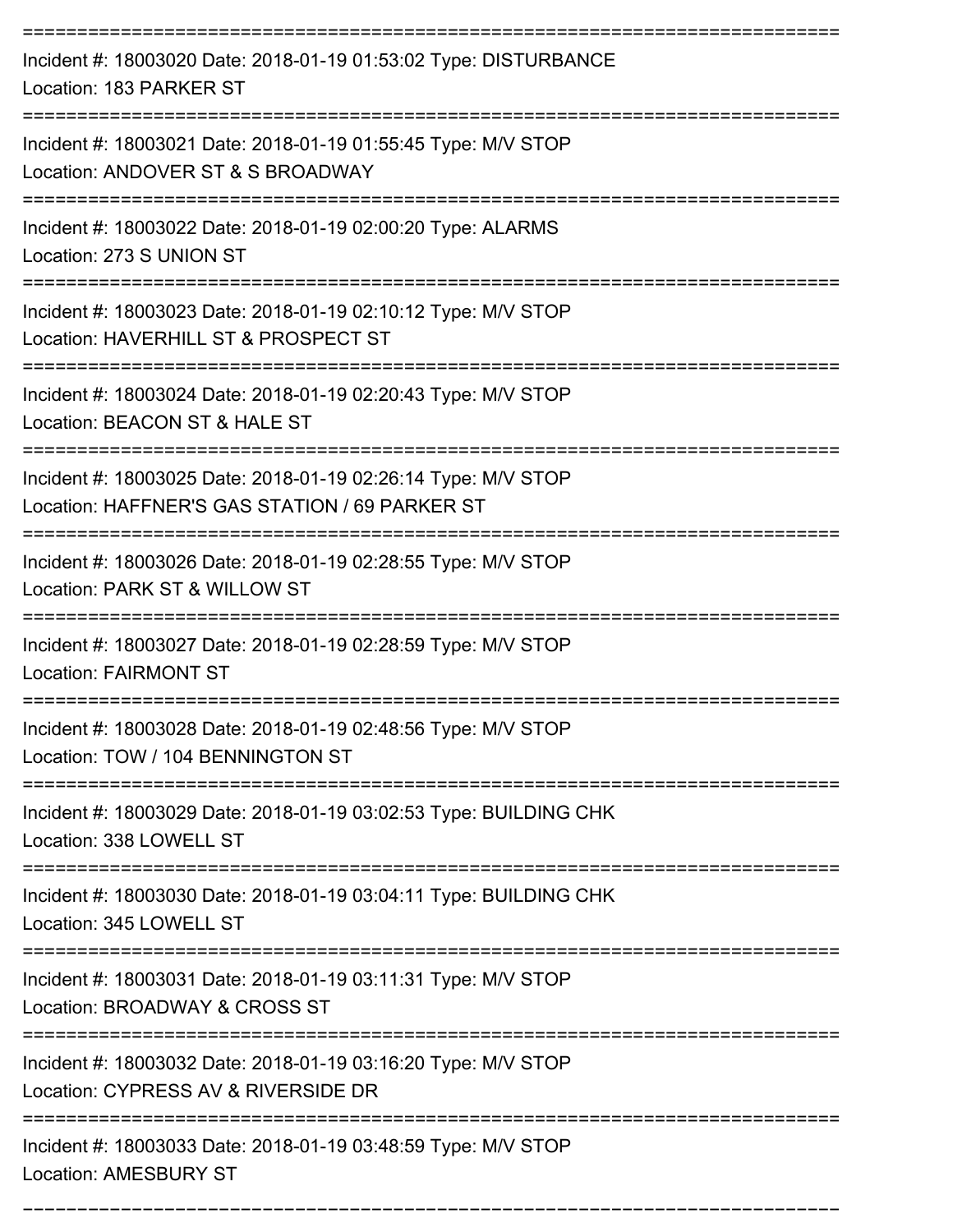| Incident #: 18003034 Date: 2018-01-19 03:52:02 Type: M/V STOP<br>Location: BROADWAY & TREMONT ST                                                     |
|------------------------------------------------------------------------------------------------------------------------------------------------------|
| Incident #: 18003035 Date: 2018-01-19 05:46:07 Type: B&E/MV/PAST<br>Location: 26 WILMOT ST                                                           |
| Incident #: 18003036 Date: 2018-01-19 05:58:17 Type: DOMESTIC/PROG<br>Location: 487 ANDOVER ST #1<br>=====================<br>---------------        |
| Incident #: 18003037 Date: 2018-01-19 07:24:48 Type: M/V STOP<br><b>Location: FALLS BRIDGE</b><br>:===============================                   |
| Incident #: 18003038 Date: 2018-01-19 07:52:36 Type: M/V STOP<br>Location: 1 PARKER ST                                                               |
| Incident #: 18003039 Date: 2018-01-19 08:06:03 Type: AUTO ACC/PI<br>Location: BAILEY ST & PARKER ST<br>-------------------------<br>================ |
| Incident #: 18003040 Date: 2018-01-19 08:06:40 Type: VIO CITY ORD<br>Location: 130 WEARE ST                                                          |
| Incident #: 18003041 Date: 2018-01-19 08:33:16 Type: WARRANT SERVE<br>Location: 8 MARK LN                                                            |
| Incident #: 18003042 Date: 2018-01-19 08:44:44 Type: AUTO ACC/NO PI<br>Location: 280 MERRIMACK ST                                                    |
| Incident #: 18003043 Date: 2018-01-19 08:50:05 Type: TOW OF M/V<br>Location: 100 ERVING AV                                                           |
| Incident #: 18003044 Date: 2018-01-19 08:57:00 Type: B&E/MV/PAST<br>Location: 62 WATER ST                                                            |
| Incident #: 18003045 Date: 2018-01-19 09:19:29 Type: DOMESTIC/PAST<br>Location: 398 S BROADWAY                                                       |
| Incident #: 18003048 Date: 2018-01-19 09:22:30 Type: NOTIFICATION<br>Location: 12 DIAMOND ST #29                                                     |
| Incident #: 18003046 Date: 2018-01-19 09:24:05 Type: WARRANT SERVE<br><b>Location: THORNTON AV</b>                                                   |
|                                                                                                                                                      |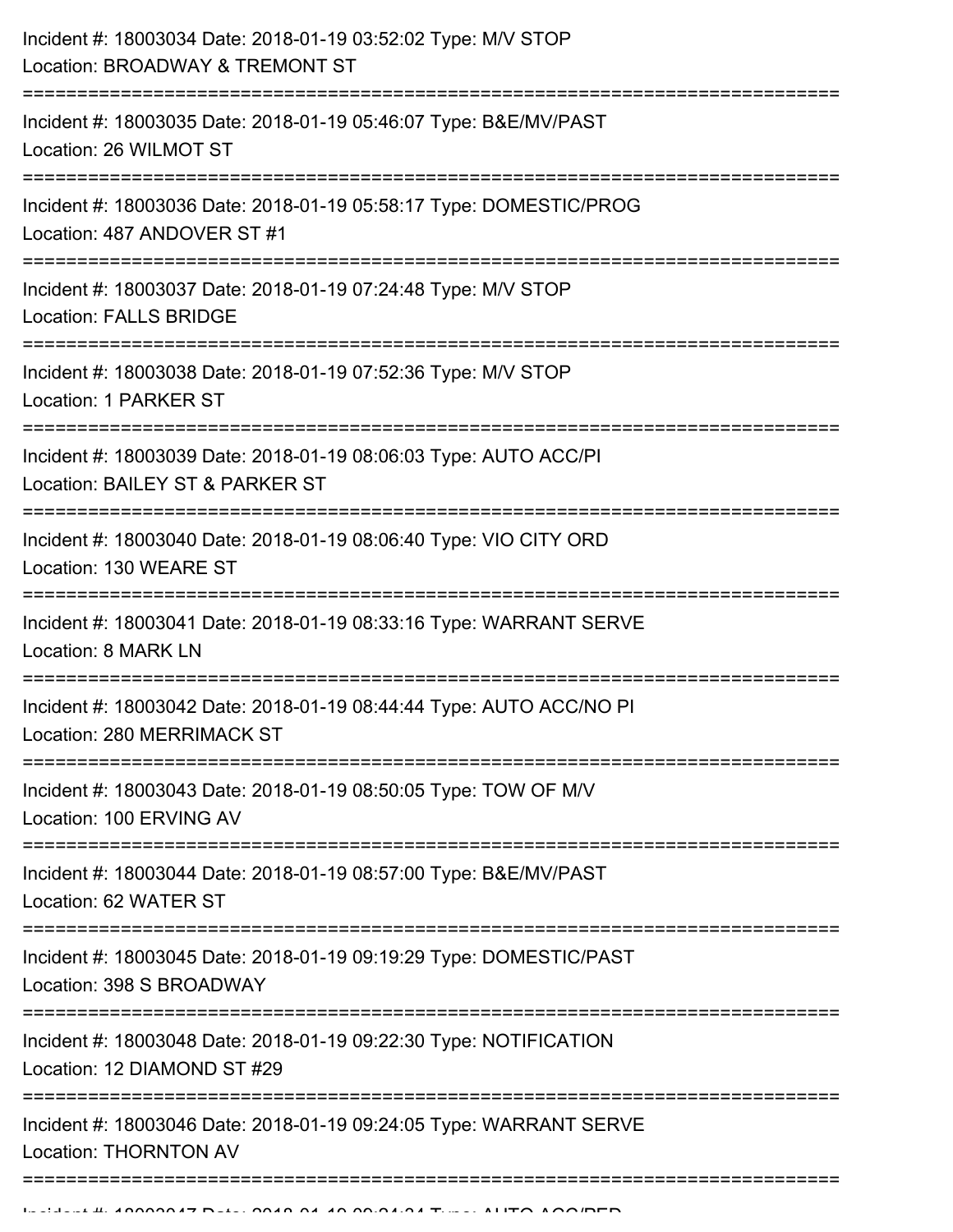Location: S UNION ST & SALEM ST =========================================================================== Incident #: 18003050 Date: 2018-01-19 09:36:56 Type: 209A/VIOLATION Location: 189 MAPLE ST =========================================================================== Incident #: 18003049 Date: 2018-01-19 09:37:28 Type: DISTURBANCE Location: SOUTH LAWRENCE EAST SCHOOL / 165 CRAWFORD ST =========================================================================== Incident #: 18003051 Date: 2018-01-19 09:38:40 Type: ALARM/BURG Location: 81 LEXINGTON ST FL 1ST =========================================================================== Incident #: 18003052 Date: 2018-01-19 09:54:24 Type: M/V STOP Location: BERKELEY ST & KNOX ST =========================================================================== Incident #: 18003053 Date: 2018-01-19 10:05:44 Type: WARRANT SERVE Location: 31 JACKSON ST =========================================================================== Incident #: 18003054 Date: 2018-01-19 10:09:01 Type: SPECIAL CHECK Location: FRONT ST =========================================================================== Incident #: 18003055 Date: 2018-01-19 10:15:39 Type: M/V STOP Location: CYPRESS AV & LOWELL ST =========================================================================== Incident #: 18003056 Date: 2018-01-19 10:23:14 Type: SUS PERS/MV Location: 100 PARKER ST =========================================================================== Incident #: 18003057 Date: 2018-01-19 10:26:39 Type: M/V STOP Location: KINGSTON ST & S BROADWAY =========================================================================== Incident #: 18003058 Date: 2018-01-19 10:29:37 Type: SUS PERS/MV Location: ALDER ST & WILLOW ST =========================================================================== Incident #: 18003059 Date: 2018-01-19 10:32:55 Type: KEEP PEACE Location: 9 JORDAN ST =========================================================================== Incident #: 18003060 Date: 2018-01-19 10:36:26 Type: M/V STOP Location: EAST ST & MARKET ST =========================================================================== Incident #: 18003061 Date: 2018-01-19 10:42:34 Type: MISSING PERS Location: 298 HOWARD ST =========================================================================== Incident #: 18003062 Date: 2018-01-19 10:43:21 Type: ALARM/BURG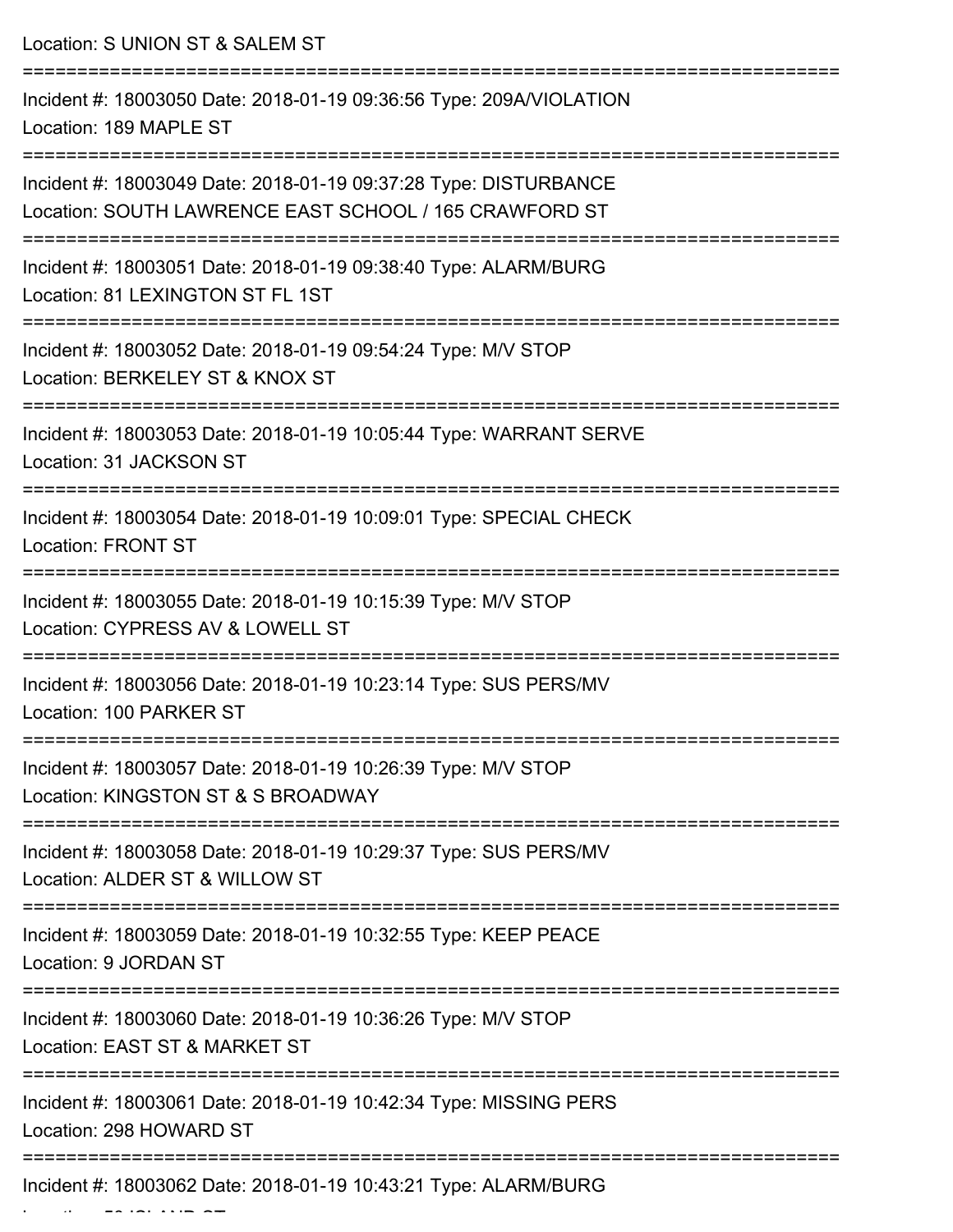| Incident #: 18003063 Date: 2018-01-19 10:48:39 Type: M/V STOP<br>Location: BROADWAY & CONCORD ST                                     |
|--------------------------------------------------------------------------------------------------------------------------------------|
| Incident #: 18003064 Date: 2018-01-19 10:53:22 Type: SUS PERS/MV<br>Location: 2 HAMPSHIRE ST                                         |
| Incident #: 18003065 Date: 2018-01-19 11:02:06 Type: HIT & RUN M/V<br>Location: 599 CANAL ST                                         |
| Incident #: 18003066 Date: 2018-01-19 11:02:18 Type: M/V STOP<br>Location: KINGSTON ST & S BROADWAY                                  |
| Incident #: 18003067 Date: 2018-01-19 11:04:47 Type: M/V STOP<br>Location: CHESTER ST & S BROADWAY                                   |
| Incident #: 18003068 Date: 2018-01-19 11:05:48 Type: MEDIC SUPPORT<br>Location: 77 S UNION ST #104                                   |
| Incident #: 18003069 Date: 2018-01-19 11:10:07 Type: M/V STOP<br>Location: BROOKFIELD ST & DRACUT ST                                 |
| Incident #: 18003070 Date: 2018-01-19 11:16:04 Type: M/V STOP<br>Location: MARKET ST & S UNION ST                                    |
| Incident #: 18003071 Date: 2018-01-19 11:22:46 Type: SEIZED PROP<br>Location: WEATHERBEE SCHOOL / 75 NEWTON ST                       |
| ===============================<br>Incident #: 18003072 Date: 2018-01-19 11:25:53 Type: M/V STOP<br>Location: 31 MARLBORO ST         |
| Incident #: 18003073 Date: 2018-01-19 11:29:19 Type: INVEST CONT<br>Location: 11 DAISY ST #3                                         |
| Incident #: 18003074 Date: 2018-01-19 11:42:47 Type: ALARM/BURG<br>Location: 181 FERRY ST                                            |
| Incident #: 18003075 Date: 2018-01-19 11:53:22 Type: SUS PERS/MV<br>Location: SANTO DOMINGO MOTORS / 415 HAVERHILL ST                |
| ---------------------------------<br>Incident #: 18003076 Date: 2018-01-19 11:54:54 Type: WIRE DOWN<br>Location: ESSEX ST & UNION ST |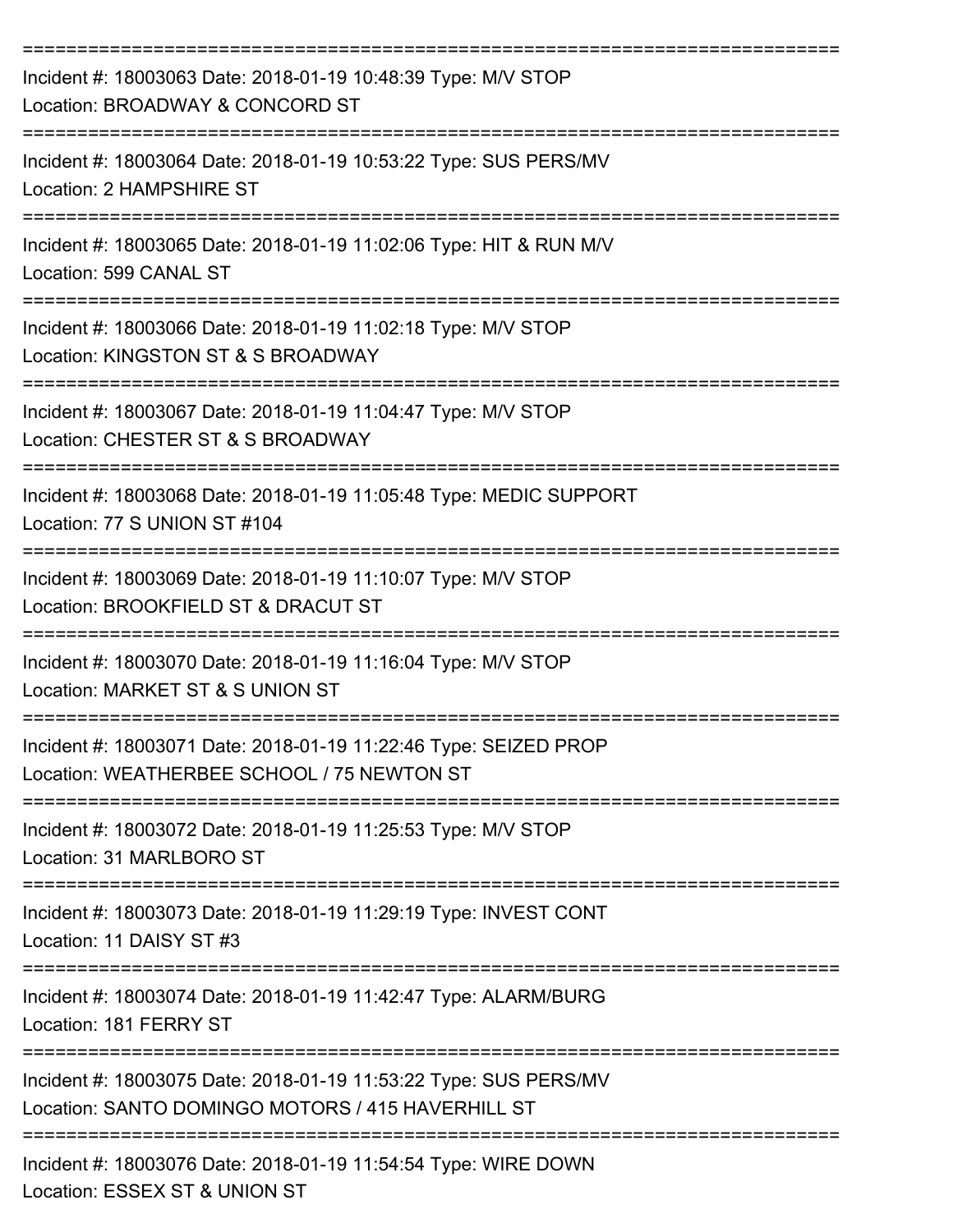| Incident #: 18003077 Date: 2018-01-19 11:59:02 Type: M/V STOP<br>Location: MANCHESTER ST & WEST ST            |
|---------------------------------------------------------------------------------------------------------------|
| Incident #: 18003078 Date: 2018-01-19 12:02:58 Type: M/V STOP<br>Location: 19 HANCOCK ST                      |
| Incident #: 18003079 Date: 2018-01-19 12:09:24 Type: WARRANT SERVE<br>Location: 375 AMES                      |
| Incident #: 18003080 Date: 2018-01-19 12:23:09 Type: M/V STOP<br><b>Location: 65 MERRIMACK ST</b>             |
| Incident #: 18003081 Date: 2018-01-19 12:32:36 Type: M/V STOP<br>Location: 4 HANCOCK ST                       |
| Incident #: 18003083 Date: 2018-01-19 12:33:26 Type: M/V STOP<br>Location: FARNHAM ST & PHILLIPS ST           |
| Incident #: 18003082 Date: 2018-01-19 12:34:54 Type: MEDIC SUPPORT<br>Location: 129 BROOKFIELD ST FL 2ND REAR |
| Incident #: 18003084 Date: 2018-01-19 12:39:04 Type: DRUG VIO<br><b>Location: DAVIS ST</b>                    |
| Incident #: 18003085 Date: 2018-01-19 12:54:40 Type: TOW OF M/V<br>Location: TMOBILE / 73 WINTHROP AV         |
| Incident #: 18003086 Date: 2018-01-19 13:05:24 Type: M/V STOP<br>Location: 27 BOWDOIN ST                      |
| Incident #: 18003087 Date: 2018-01-19 13:15:23 Type: M/V STOP<br>Location: HAVERHILL ST & MILTON ST           |
| Incident #: 18003088 Date: 2018-01-19 13:17:08 Type: NOTIFICATION<br>Location: 15 CRESTWOOD CIR               |
| Incident #: 18003089 Date: 2018-01-19 13:29:50 Type: INVESTIGATION<br>Location: 107 GARDEN ST                 |
| Incident #: 18003090 Date: 2018-01-19 13:38:02 Type: M/V STOP<br>Location: COMMON & ESSEX                     |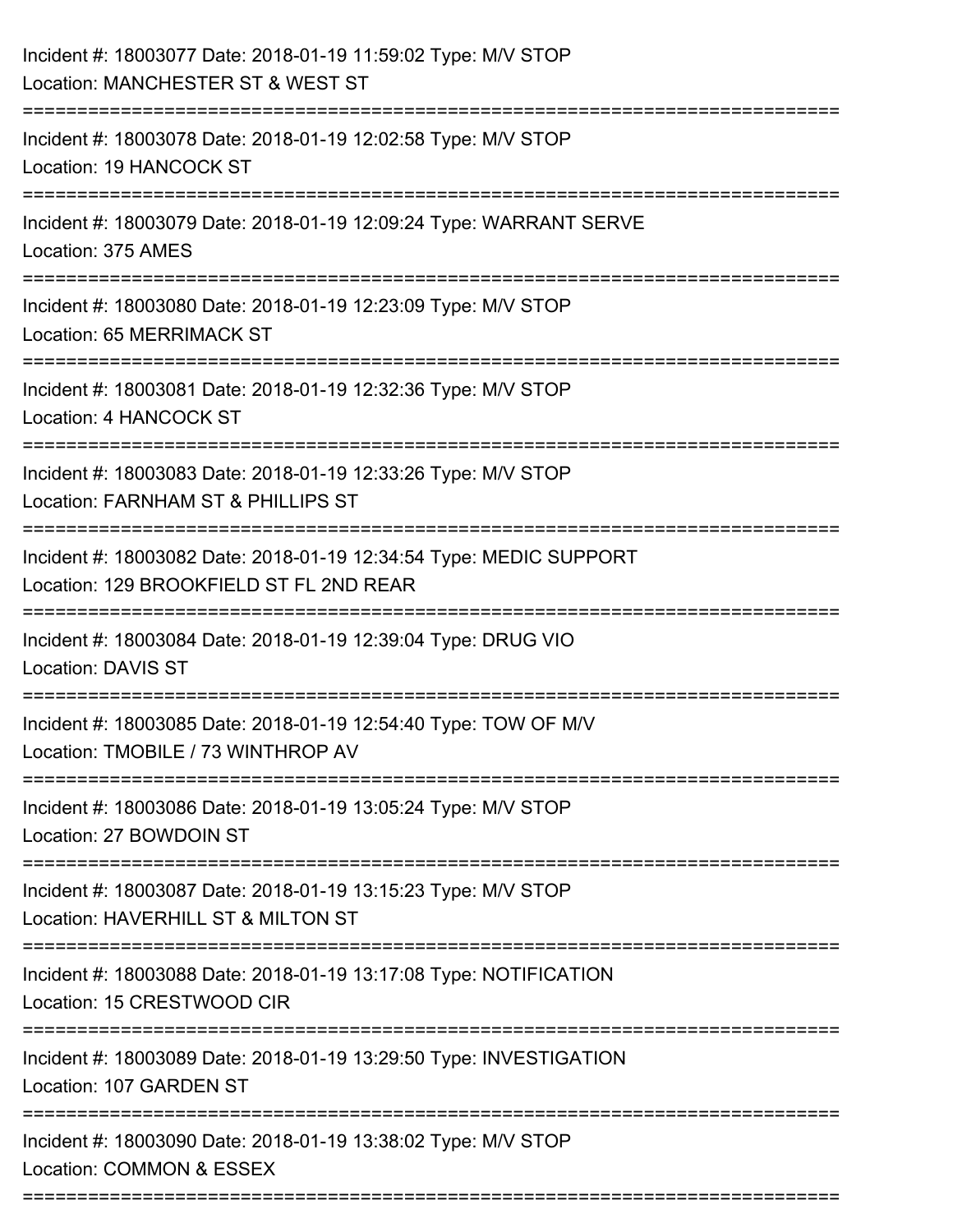| Incident #: 18003091 Date: 2018-01-19 13:39:34 Type: SUS PERS/MV<br>Location: CVS PHARMACY / 266 BROADWAY                            |
|--------------------------------------------------------------------------------------------------------------------------------------|
| Incident #: 18003092 Date: 2018-01-19 13:42:19 Type: AUTO ACC/NO PI<br>Location: TACO BELL / 79 WINTHROP AV                          |
| Incident #: 18003093 Date: 2018-01-19 13:43:07 Type: KEEP PEACE<br>Location: NOTRE DAME HIGH SCHOOL / null                           |
| Incident #: 18003094 Date: 2018-01-19 13:46:05 Type: NOTIFICATION<br>Location: 13 PORTLAND ST                                        |
| Incident #: 18003095 Date: 2018-01-19 14:02:39 Type: SUS PERS/MV<br>Location: 8 CANTON ST                                            |
| Incident #: 18003101 Date: 2018-01-19 14:05:30 Type: LOST PROPERTY<br>Location: MVRTA / AMESBURY ST & COMMON ST<br>================= |
| Incident #: 18003096 Date: 2018-01-19 14:08:55 Type: SUS PERS/MV<br>Location: 76 EUTAW ST                                            |
| Incident #: 18003097 Date: 2018-01-19 14:28:25 Type: SEX OFFENDER<br>Location: 214 ANDOVER ST                                        |
| Incident #: 18003099 Date: 2018-01-19 14:35:23 Type: ALARM/BURG<br>Location: 186 MT VERNON ST                                        |
| Incident #: 18003098 Date: 2018-01-19 14:35:35 Type: M/V STOP<br>Location: 10 BROADWAY                                               |
| Incident #: 18003100 Date: 2018-01-19 14:36:41 Type: DISTURBANCE<br>Location: DONOVAN LIQUORS / 175 S BROADWAY                       |
| Incident #: 18003102 Date: 2018-01-19 14:50:09 Type: M/V STOP<br>Location: ALLSTON ST & HIGH ST                                      |
| Incident #: 18003103 Date: 2018-01-19 14:51:13 Type: M/V STOP<br>Location: 906 ESSEX ST                                              |
| Incident #: 18003104 Date: 2018-01-19 14:53:47 Type: MEDIC SUPPORT<br>Location: LA TAMBORA / 205 BROADWAY                            |
|                                                                                                                                      |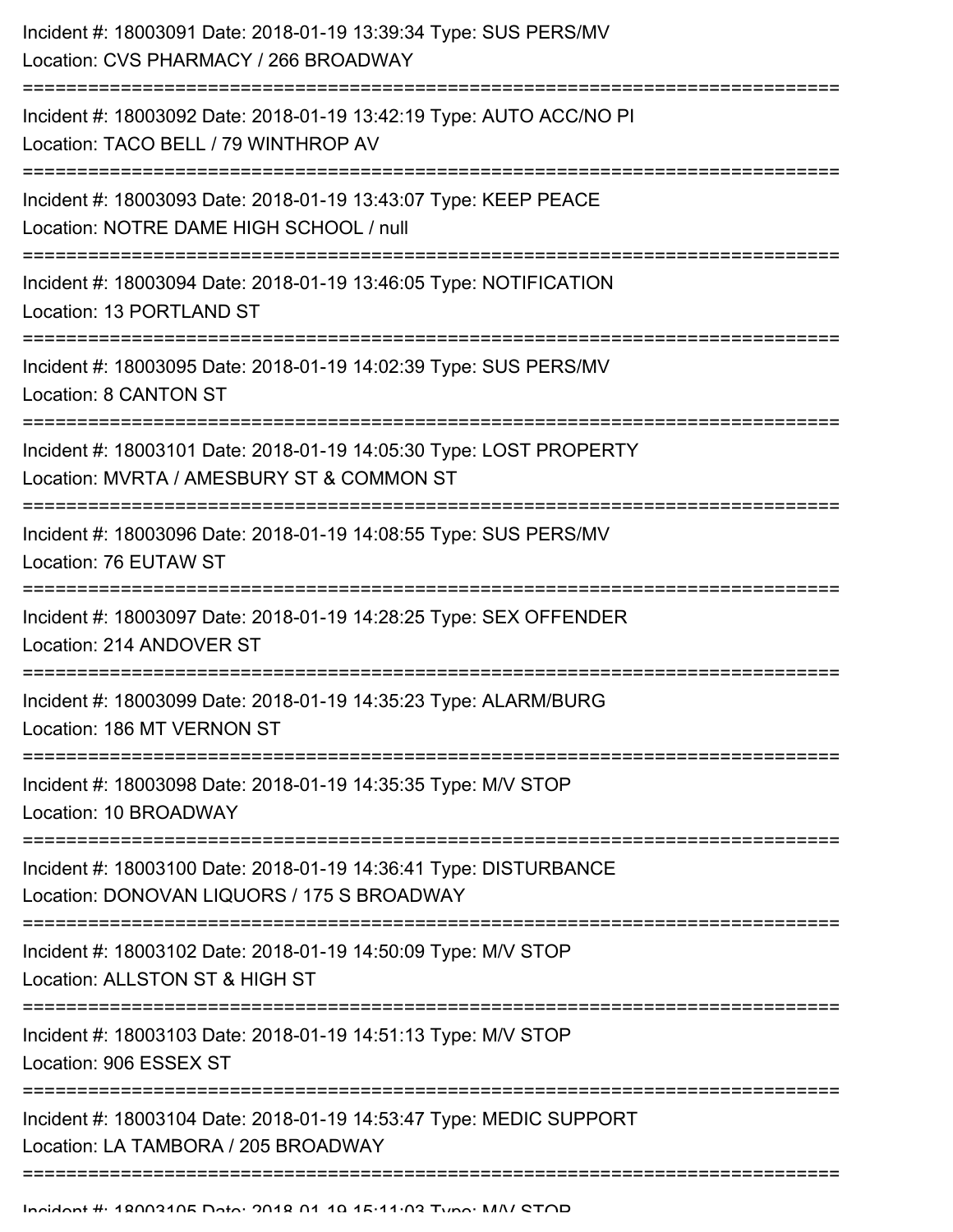| Location: MERRIMACK ST & PARKER ST                                                                            |
|---------------------------------------------------------------------------------------------------------------|
| Incident #: 18003106 Date: 2018-01-19 15:20:02 Type: M/V STOP<br>Location: MERRIMACK ST & S UNION ST          |
| Incident #: 18003107 Date: 2018-01-19 15:22:17 Type: UNWANTEDGUEST<br>Location: BURGER KING / 187 BROADWAY    |
| Incident #: 18003108 Date: 2018-01-19 15:23:07 Type: CK WELL BEING<br>Location: 20 WARREN ST                  |
| Incident #: 18003109 Date: 2018-01-19 15:49:25 Type: HIT & RUN M/V<br><b>Location: LANSDOWNE CT</b>           |
| Incident #: 18003110 Date: 2018-01-19 15:52:46 Type: MISSING PERS<br>Location: 80 BODWELL ST                  |
| Incident #: 18003111 Date: 2018-01-19 15:56:02 Type: DISTURBANCE<br>Location: 2 BENNINGTON ST #76             |
| Incident #: 18003112 Date: 2018-01-19 16:02:25 Type: DISTURBANCE<br>Location: 11 DAISY ST #3 FL 3             |
| Incident #: 18003113 Date: 2018-01-19 16:14:40 Type: HIT & RUN M/V<br>Location: LAWRENCE ST & MYRTLE ST       |
| Incident #: 18003114 Date: 2018-01-19 16:14:47 Type: WARRANT SERVE<br>Location: 2 APPLETON ST                 |
| Incident #: 18003115 Date: 2018-01-19 16:23:15 Type: MV/BLOCKING<br><b>Location: FRONT ST</b>                 |
| -----------------<br>Incident #: 18003116 Date: 2018-01-19 16:25:11 Type: DISABLED MV<br>Location: S BROADWAY |
| Incident #: 18003117 Date: 2018-01-19 16:27:22 Type: DRUG VIO<br>Location: 32 EXCHANGE ST                     |
| Incident #: 18003118 Date: 2018-01-19 16:30:32 Type: SUS PERS/MV<br>Location: 81 WEST ST #2 FL 2              |
| Incident #: 18003120 Date: 2018-01-19 16:41:27 Type: FIGHT                                                    |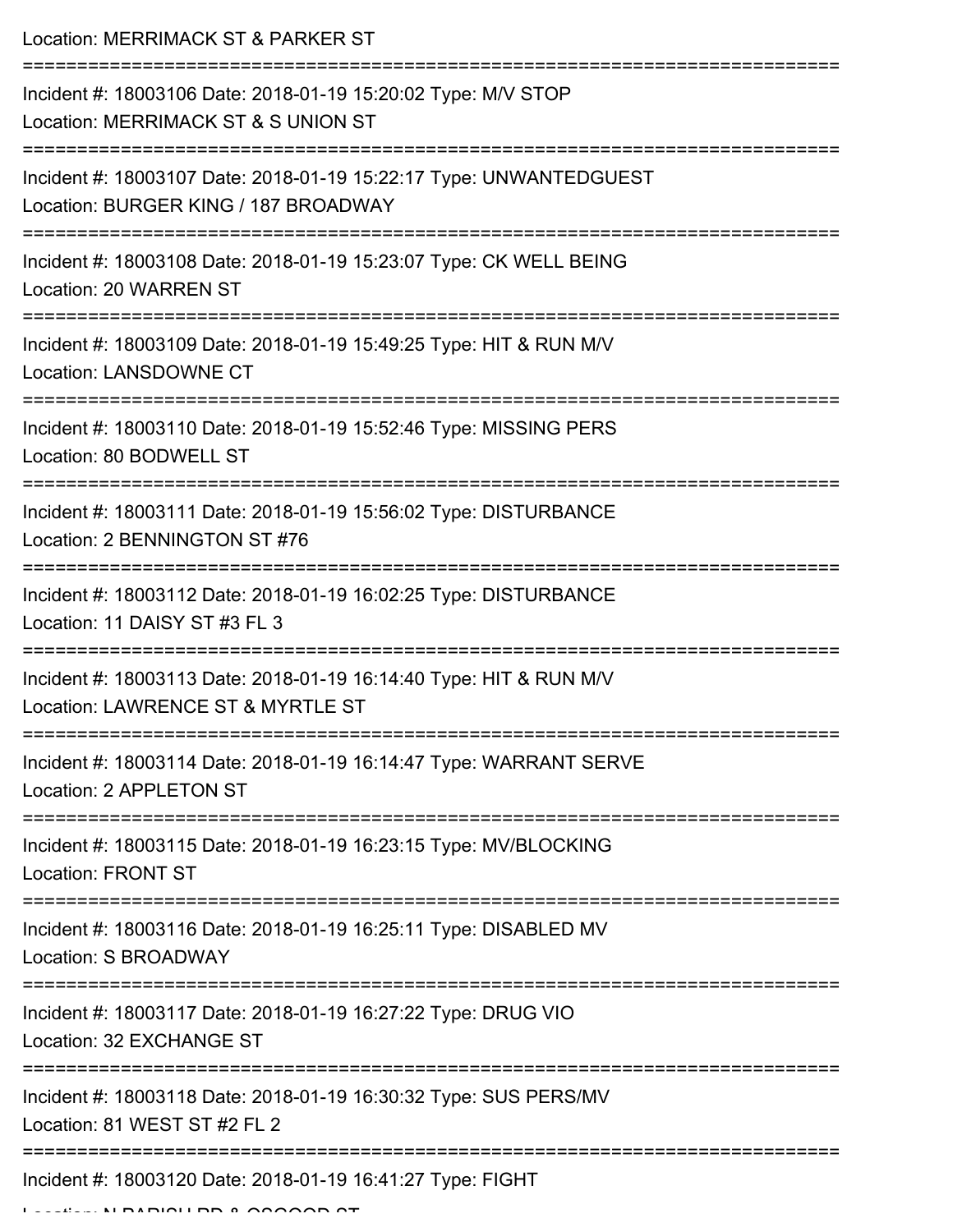| Incident #: 18003119 Date: 2018-01-19 16:41:33 Type: FIGHT<br>Location: 230 OSGOOD ST                                                |
|--------------------------------------------------------------------------------------------------------------------------------------|
| Incident #: 18003121 Date: 2018-01-19 16:58:12 Type: DOMESTIC/PROG<br>Location: 90 LOWELL ST                                         |
| Incident #: 18003122 Date: 2018-01-19 16:58:14 Type: DOMESTIC/PAST<br>Location: 90 LOWELL ST                                         |
| Incident #: 18003123 Date: 2018-01-19 17:04:32 Type: B&E/PAST<br>Location: 18 BEACON ST #2                                           |
| Incident #: 18003124 Date: 2018-01-19 17:15:26 Type: MV/BLOCKING<br>Location: CARVER ST & SALEM ST                                   |
| Incident #: 18003125 Date: 2018-01-19 17:16:47 Type: LOUD NOISE<br>Location: 42 JUNIPER ST                                           |
| Incident #: 18003126 Date: 2018-01-19 17:24:53 Type: DOMESTIC/PROG<br>Location: 58 EUTAW ST                                          |
| Incident #: 18003127 Date: 2018-01-19 17:25:37 Type: MV/BLOCKING<br>Location: 79 CARVER ST                                           |
| Incident #: 18003128 Date: 2018-01-19 17:29:48 Type: M/V STOP<br>Location: HAMPSHIRE ST & LAWRENCE ST                                |
| Incident #: 18003129 Date: 2018-01-19 17:44:16 Type: UNWANTEDGUEST<br>Location: 86 S BROADWAY                                        |
| Incident #: 18003130 Date: 2018-01-19 17:47:30 Type: SUICIDE ATTEMPT<br>Location: 138 BOWDOIN ST                                     |
| Incident #: 18003131 Date: 2018-01-19 17:48:22 Type: M/V STOP<br>Location: 206 S UNION ST                                            |
| Incident #: 18003132 Date: 2018-01-19 17:51:34 Type: M/V STOP<br>Location: S UNION ST & SPRINGFIELD ST                               |
| ---------------------------------<br>Incident #: 18003133 Date: 2018-01-19 18:13:31 Type: M/V STOP<br>Location: BROADWAY & LOWELL ST |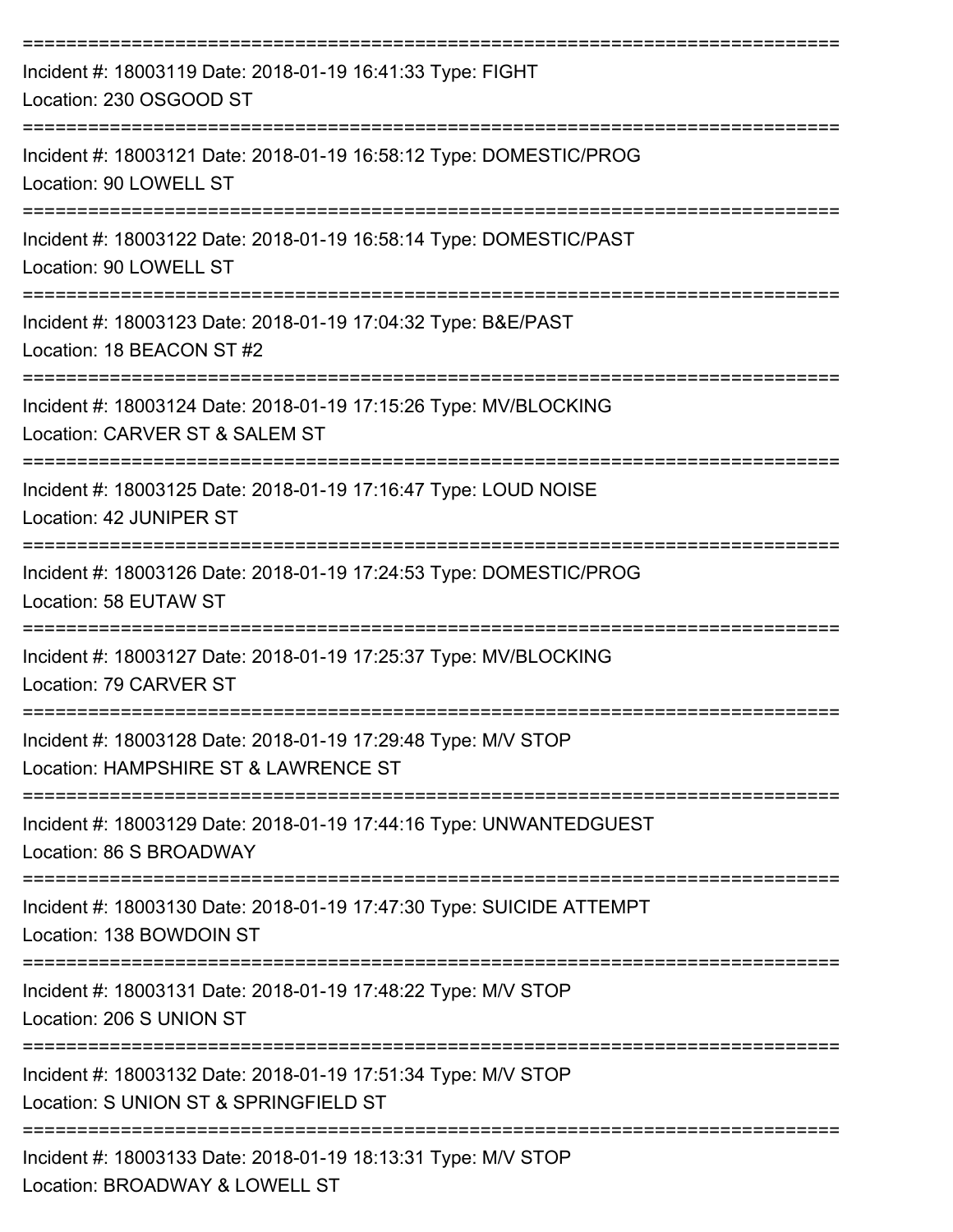| Incident #: 18003135 Date: 2018-01-19 18:20:59 Type: FIRE<br>Location: 87 OSGOOD ST<br>Incident #: 18003136 Date: 2018-01-19 18:21:34 Type: M/V STOP<br>Location: JACKSON ST & METHUEN ST<br>Incident #: 18003137 Date: 2018-01-19 18:22:50 Type: M/V STOP<br>Location: BERKELEY ST & JACKSON ST<br>:================<br>Incident #: 18003138 Date: 2018-01-19 18:30:28 Type: MEDIC SUPPORT<br>Location: 28 MARSTON ST<br>Incident #: 18003139 Date: 2018-01-19 18:31:08 Type: MV/BLOCKING<br><b>Location: 1 LINCOLN CT</b><br>________________________________<br>=========================<br>Incident #: 18003140 Date: 2018-01-19 18:31:38 Type: M/V STOP<br>Location: 57 BERKLEY ST<br>Incident #: 18003141 Date: 2018-01-19 18:55:36 Type: DOMESTIC/PROG<br>Location: 383 HAVERHILL ST #40<br>Incident #: 18003142 Date: 2018-01-19 18:56:08 Type: M/V STOP<br>Location: 579 COMMON ST<br>Incident #: 18003143 Date: 2018-01-19 18:59:51 Type: M/V STOP<br>Location: 80 BUTLER ST<br>Incident #: 18003144 Date: 2018-01-19 19:06:23 Type: M/V STOP<br>Location: CAMBRIDGE ST & S UNION ST<br>Incident #: 18003145 Date: 2018-01-19 19:07:45 Type: M/V STOP<br>Location: 51 BUTLER ST<br>Incident #: 18003146 Date: 2018-01-19 19:11:12 Type: M/V STOP<br>Location: ERVING AV & HAMPSHIRE ST<br>-------------------------------<br>Incident #: 18003147 Date: 2018-01-19 19:19:34 Type: FIRE/MV | Incident #: 18003134 Date: 2018-01-19 18:15:38 Type: COURT DOC SERVE<br>Location: 67 BROMFIELD ST FL 3 |
|------------------------------------------------------------------------------------------------------------------------------------------------------------------------------------------------------------------------------------------------------------------------------------------------------------------------------------------------------------------------------------------------------------------------------------------------------------------------------------------------------------------------------------------------------------------------------------------------------------------------------------------------------------------------------------------------------------------------------------------------------------------------------------------------------------------------------------------------------------------------------------------------------------------------------------------------------------------------------------------------------------------------------------------------------------------------------------------------------------------------------------------------------------------------------------------------------------------------------------------------------------------------------------------------------------------------------------------------------------------------------------------------------|--------------------------------------------------------------------------------------------------------|
|                                                                                                                                                                                                                                                                                                                                                                                                                                                                                                                                                                                                                                                                                                                                                                                                                                                                                                                                                                                                                                                                                                                                                                                                                                                                                                                                                                                                      |                                                                                                        |
|                                                                                                                                                                                                                                                                                                                                                                                                                                                                                                                                                                                                                                                                                                                                                                                                                                                                                                                                                                                                                                                                                                                                                                                                                                                                                                                                                                                                      |                                                                                                        |
|                                                                                                                                                                                                                                                                                                                                                                                                                                                                                                                                                                                                                                                                                                                                                                                                                                                                                                                                                                                                                                                                                                                                                                                                                                                                                                                                                                                                      |                                                                                                        |
|                                                                                                                                                                                                                                                                                                                                                                                                                                                                                                                                                                                                                                                                                                                                                                                                                                                                                                                                                                                                                                                                                                                                                                                                                                                                                                                                                                                                      |                                                                                                        |
|                                                                                                                                                                                                                                                                                                                                                                                                                                                                                                                                                                                                                                                                                                                                                                                                                                                                                                                                                                                                                                                                                                                                                                                                                                                                                                                                                                                                      |                                                                                                        |
|                                                                                                                                                                                                                                                                                                                                                                                                                                                                                                                                                                                                                                                                                                                                                                                                                                                                                                                                                                                                                                                                                                                                                                                                                                                                                                                                                                                                      |                                                                                                        |
|                                                                                                                                                                                                                                                                                                                                                                                                                                                                                                                                                                                                                                                                                                                                                                                                                                                                                                                                                                                                                                                                                                                                                                                                                                                                                                                                                                                                      |                                                                                                        |
|                                                                                                                                                                                                                                                                                                                                                                                                                                                                                                                                                                                                                                                                                                                                                                                                                                                                                                                                                                                                                                                                                                                                                                                                                                                                                                                                                                                                      |                                                                                                        |
|                                                                                                                                                                                                                                                                                                                                                                                                                                                                                                                                                                                                                                                                                                                                                                                                                                                                                                                                                                                                                                                                                                                                                                                                                                                                                                                                                                                                      |                                                                                                        |
|                                                                                                                                                                                                                                                                                                                                                                                                                                                                                                                                                                                                                                                                                                                                                                                                                                                                                                                                                                                                                                                                                                                                                                                                                                                                                                                                                                                                      |                                                                                                        |
|                                                                                                                                                                                                                                                                                                                                                                                                                                                                                                                                                                                                                                                                                                                                                                                                                                                                                                                                                                                                                                                                                                                                                                                                                                                                                                                                                                                                      |                                                                                                        |
|                                                                                                                                                                                                                                                                                                                                                                                                                                                                                                                                                                                                                                                                                                                                                                                                                                                                                                                                                                                                                                                                                                                                                                                                                                                                                                                                                                                                      |                                                                                                        |
|                                                                                                                                                                                                                                                                                                                                                                                                                                                                                                                                                                                                                                                                                                                                                                                                                                                                                                                                                                                                                                                                                                                                                                                                                                                                                                                                                                                                      | Location: COMMON ST & NEWBURY ST                                                                       |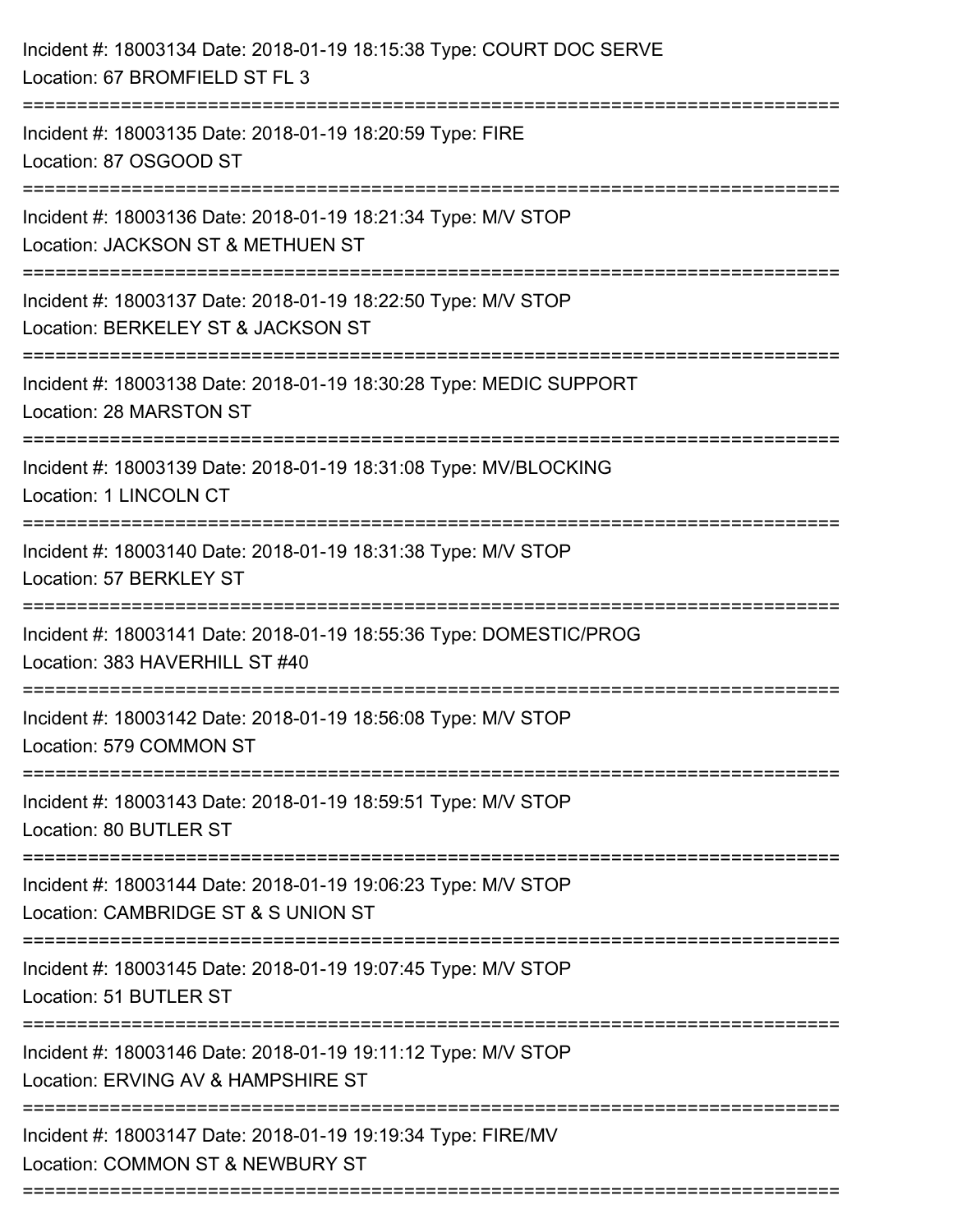| Location: HAVERHILL ST & MORTON ST                                                                                                                                         |
|----------------------------------------------------------------------------------------------------------------------------------------------------------------------------|
| Incident #: 18003149 Date: 2018-01-19 19:25:18 Type: TRANSPORT<br>Location: 90 LOWELL ST                                                                                   |
| Incident #: 18003151 Date: 2018-01-19 19:28:13 Type: NEIGHBOR PROB<br>Location: 32 LAWRENCE ST #5A                                                                         |
| Incident #: 18003150 Date: 2018-01-19 19:28:28 Type: SUS PERS/MV<br>Location: 11 FOREST ST                                                                                 |
| Incident #: 18003152 Date: 2018-01-19 19:55:33 Type: ALARM/BURG<br>Location: NEUCO / 94 GLENN ST                                                                           |
| Incident #: 18003153 Date: 2018-01-19 20:06:09 Type: ALARM/BURG<br>Location: SUPERIOR CLEANERS / 37 ESSEX ST                                                               |
| ----------------------------<br>-----------------------------------<br>Incident #: 18003154 Date: 2018-01-19 20:10:09 Type: M/V STOP<br>Location: HAMPSHIRE ST & LOWELL ST |
| Incident #: 18003155 Date: 2018-01-19 20:12:09 Type: M/V STOP<br>Location: HAMPSHIRE ST & LOWELL ST                                                                        |
| Incident #: 18003156 Date: 2018-01-19 20:28:03 Type: AUTO ACC/UNK PI<br>Location: 60 BODWELL ST                                                                            |
| Incident #: 18003157 Date: 2018-01-19 20:31:02 Type: FIGHT<br>Location: 1001 ESSEX ST                                                                                      |
| Incident #: 18003158 Date: 2018-01-19 20:46:09 Type: M/V STOP<br>Location: CUSTER ST & JACKSON ST                                                                          |
| Incident #: 18003159 Date: 2018-01-19 20:46:46 Type: M/V STOP<br>Location: FALLS BRIDGE / null                                                                             |
| Incident #: 18003160 Date: 2018-01-19 20:49:23 Type: INVEST CONT<br>Location: 205 BROADWAY                                                                                 |
| Incident #: 18003161 Date: 2018-01-19 20:58:48 Type: CK WELL BEING<br>Location: 30 MORTON ST #2                                                                            |
| Incident #: 18003162 Date: 2018-01-19 21:30:19 Type: M/V STOP                                                                                                              |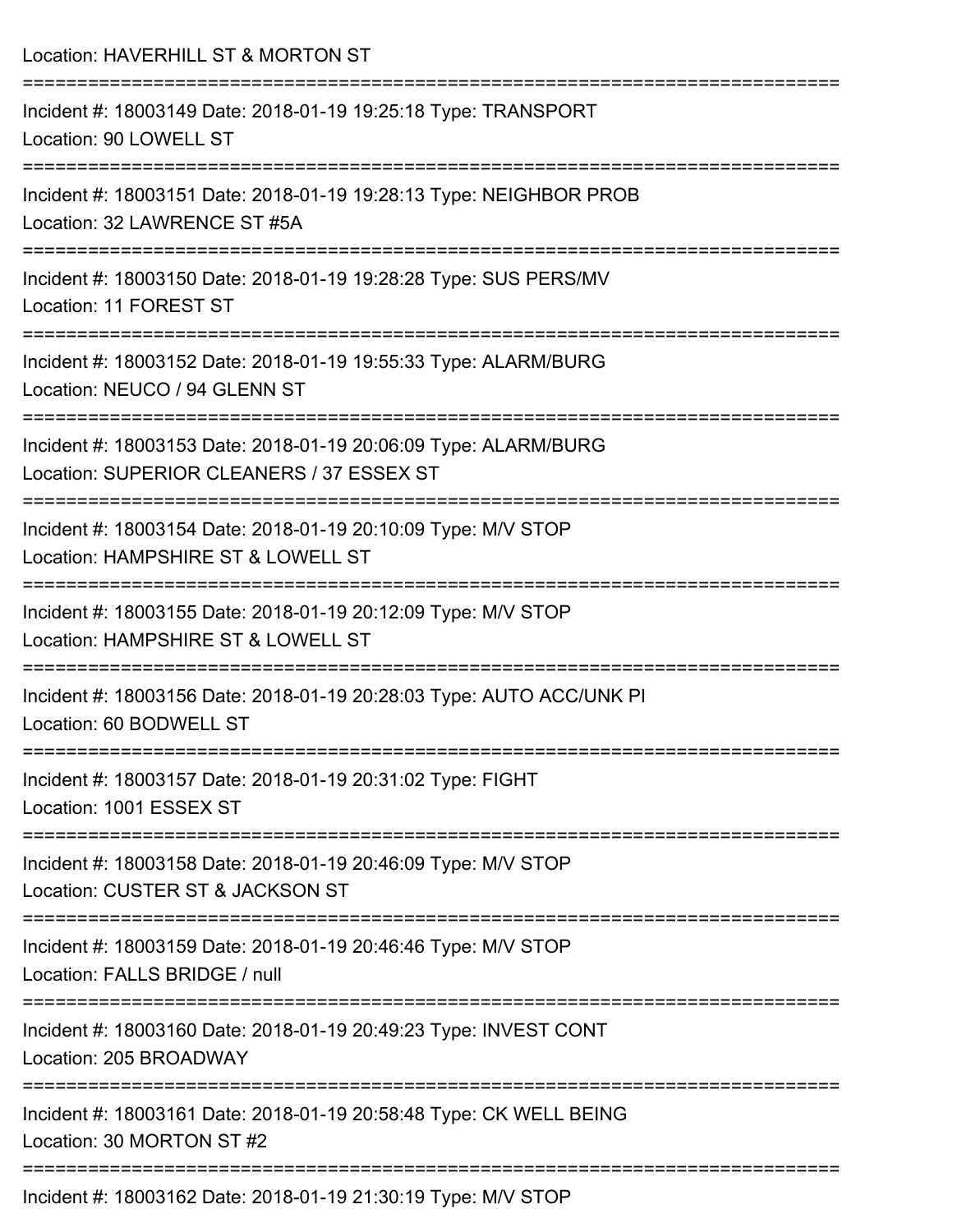| Location: ESSEX ST & JACKSON ST                                                                                       |
|-----------------------------------------------------------------------------------------------------------------------|
| Incident #: 18003163 Date: 2018-01-19 21:38:42 Type: MEDIC SUPPORT<br>Location: 23 JORDAN ST #2<br>================== |
| Incident #: 18003164 Date: 2018-01-19 21:47:54 Type: CK WELL BEING<br>Location: 23 BODWELL ST                         |
| Incident #: 18003165 Date: 2018-01-19 21:48:38 Type: M/V STOP<br>Location: AMHERST ST & BEACON ST                     |
| Incident #: 18003166 Date: 2018-01-19 22:09:54 Type: M/V STOP<br>Location: 60 AMES ST                                 |
| Incident #: 18003167 Date: 2018-01-19 22:10:05 Type: M/V STOP<br>Location: 204 ESSEX ST                               |
| Incident #: 18003168 Date: 2018-01-19 22:25:10 Type: M/V STOP<br>Location: COMMON ST & NEWBURY ST                     |
| Incident #: 18003169 Date: 2018-01-19 22:38:13 Type: M/V STOP<br>Location: BERKELEY ST & JACKSON ST                   |
| Incident #: 18003170 Date: 2018-01-19 22:38:49 Type: MV/BLOCKING<br>Location: 50 OAK ST                               |
| Incident #: 18003171 Date: 2018-01-19 22:40:54 Type: M/V STOP<br>Location: COMMON ST & JACKSON ST                     |
| Incident #: 18003172 Date: 2018-01-19 22:43:38 Type: M/V STOP<br>Location: BRUCE ST & THORNDIKE ST                    |
| Incident #: 18003173 Date: 2018-01-19 22:48:55 Type: M/V STOP<br>Location: GORHAM ST & S BROADWAY                     |
| Incident #: 18003174 Date: 2018-01-19 23:07:25 Type: TOW/REPOSSED<br>Location: 40 MARKET ST                           |
| Incident #: 18003175 Date: 2018-01-19 23:12:47 Type: DOMESTIC/PROG<br>Location: 310 LAWRENCE ST FL 2                  |
| Incident #: 18003176 Date: 2018-01-19 23:19:40 Type: TOW/REPOSSED                                                     |